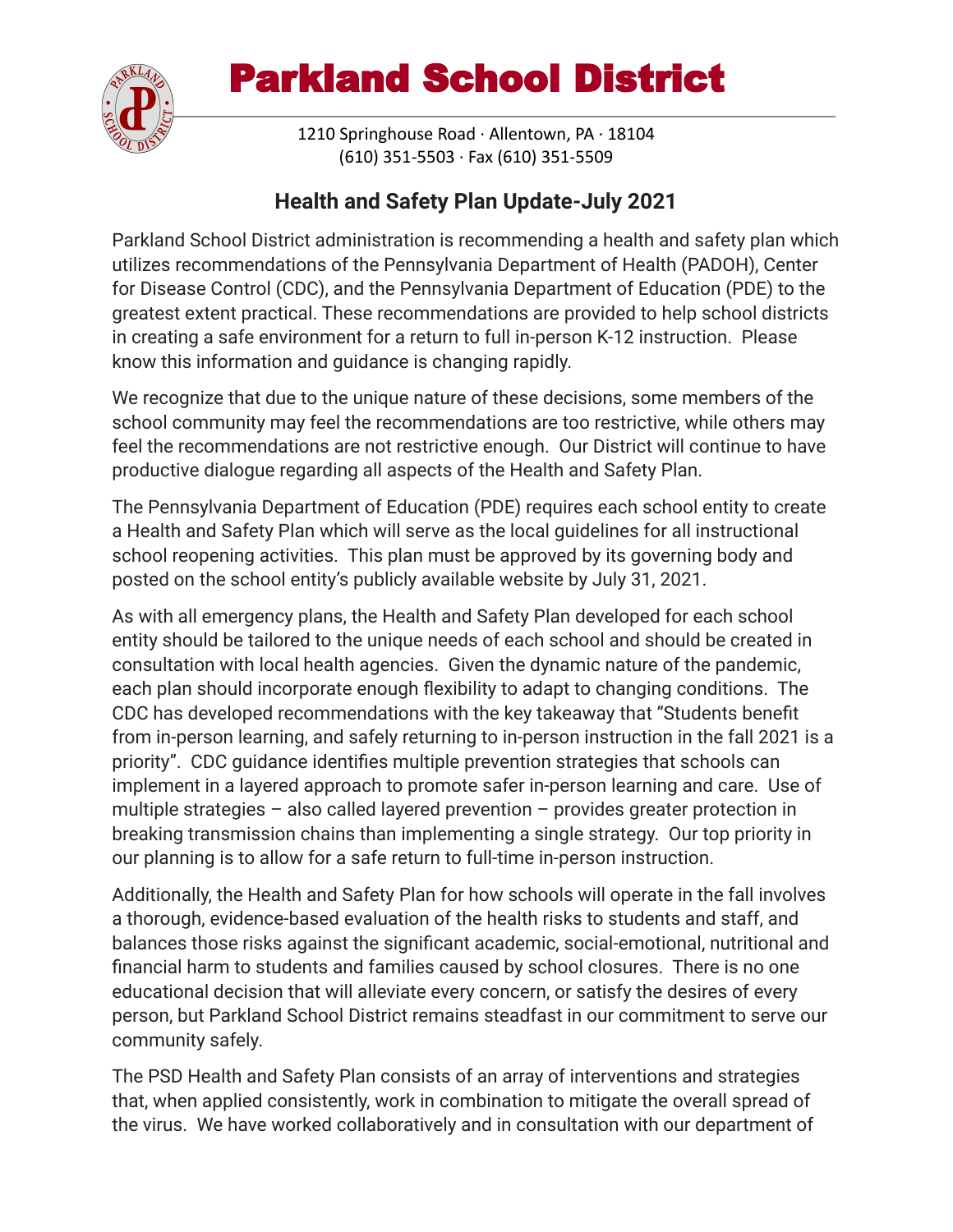

1210 Springhouse Road · Allentown, PA · 18104 (610) 351-5503 · Fax (610) 351-5509

health officials and our medical providers at St. Luke's University Health Network and Lehigh Valley Health Network to prepare for a safe return to school for students and staff. Parkland Administrators serve on a county-wide task force with other school district administrators and health officials related to the reopening of schools, recognizing the need for all of us to work collaboratively to mitigate the spread of COVID-19 in our region.

This Health and Safety Plan is designed to enable the District to navigate changes associated with improving or declining health indicators and to adjust the plan as needed. We fully understand there is no single precaution, or set of precautions, that will completely eradicate COVID-19, or prevent its transmission. The goal is to keep transmission as low as possible to safely continue school activities.

Guidance from the CDC is based on national data and at times can be more or less restrictive than the local area. Some areas may see the need to adhere to strict CDC guidance based on vaccination rates and community spread in their particular area at that time. Some areas can be less restrictive to start the school year based on higher vaccination rates and lower community spread. For example, last year, PDE and the Governor recommended more restrictive strategies for schools based on the level of community spread at that time. However, as we stand today, we see the vaccination rate in PA and specifically, the Lehigh Valley, higher than many areas of the country and current community spread has remained lower, although recently on the rise.

Unfortunately, in just a week's time, we are starting to see an increase in cases here in Pennsylvania and it is forcing all school districts to make a very hard decision about how to start the school year. We have had numerous calls with local health networks and have heard from our families. In the end, we must make the decision that we feel keeps the health and safety of all students and staff at the forefront of our decision-making. Parkland School District's Health and Safety Plan is designed to meet the CDCs main priority: Open schools for in-person instruction while utilizing layered mitigation factors. Here are the main areas of the Health and Safety Plan:

- 1. Prioritize 5 Days per week of In-Person Instruction in all schools
- 2. Ongoing analysis of local transmission and vaccination data
- 3. Utilize Layered Mitigation Strategies including:
	- Recommending (not requiring) face coverings for unvaccinated individuals
		- Requiring face coverings on school transportation, in the nurse's suites, and athletic training rooms
	- Encouraging vaccinations for those eligible
	- Physical distancing when feasible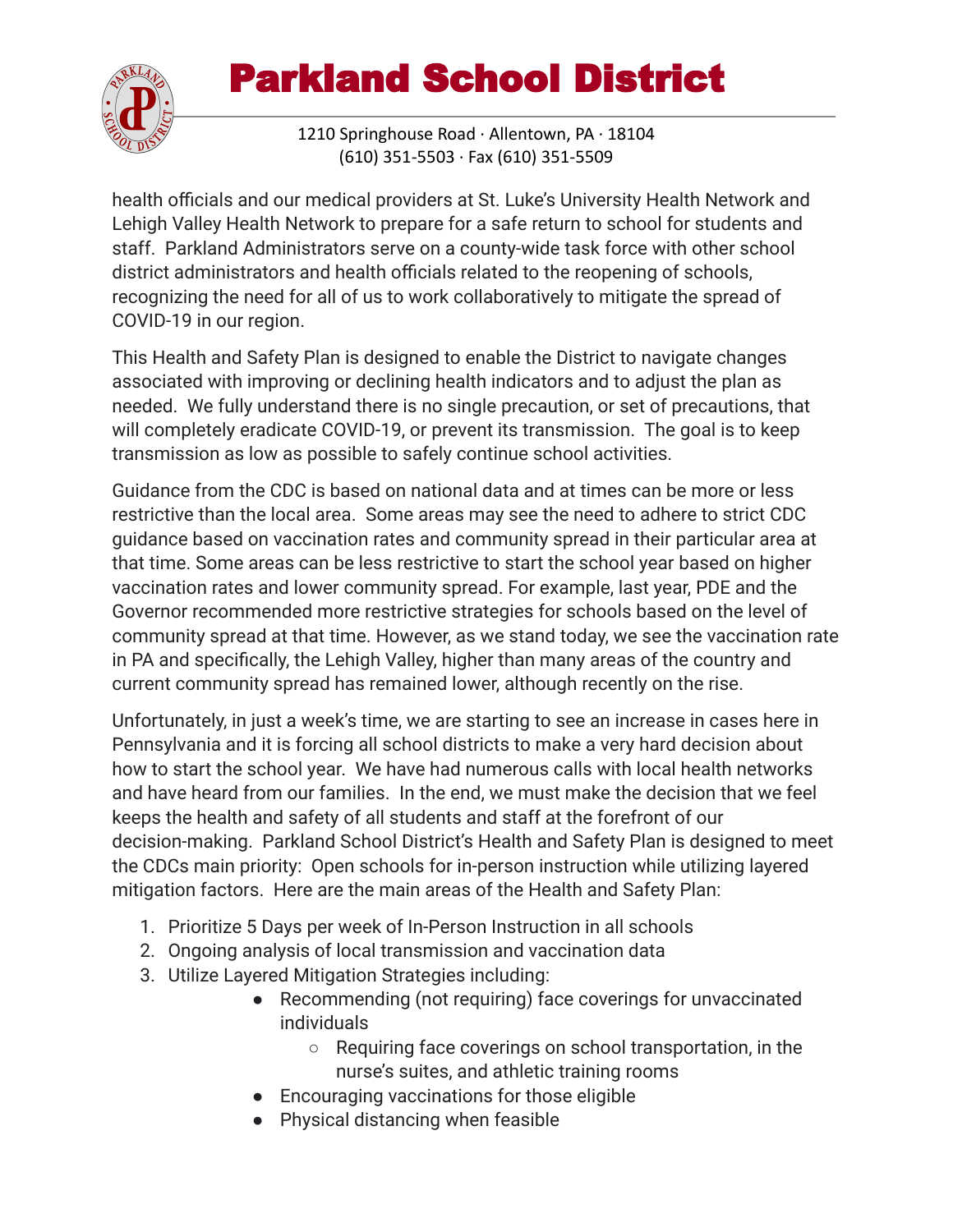

1210 Springhouse Road · Allentown, PA · 18104 (610) 351-5503 · Fax (610) 351-5509

- Emphasizing good personal hygiene practices
- Cleaning and sanitizing our buildings regularly
- Proper air ventilation
- Contact tracing when COVID cases occur
- Symptom monitoring
- Continuous communication with local health care providers to follow community spread guidance

#### **Changes to Health and Safety Plan Draft**

On Wednesday July 21, we communicated to families a DRAFT of our Health and Safety Plan. As part of our decision making process, we provided an opportunity for families to provide feedback on the plan. We have reviewed over 750 comments submitted to the District. Subsequently, changes were made to the DRAFT plan previously provided in respect to face coverings.

The Draft Health and Safety Plan was taken directly from the CDC recommendations for face coverings from July 9, 2021. In an effort to clarify our intentions, we have further defined our expectations. In essence, face coverings are still currently a "*recommendation*" for students and staff, but are subject to change based on a number of potential factors including governmental requirements, community transmission rates as determined by the CDC, or the number of cases within a specific building.

We are in the process of developing a layered masking strategy to help us when or if needed. This decision making tool will be developed in conjunction with our local health care providers. This tool will be shared with the school board and public before the start of school if implemented. Building level plans for elementary schools, secondary schools, as well as specifics for the Performing and Visual Arts, and Athletics will also be released in the coming weeks.

#### **Closing**

The 2021-2022 school year will not be a pre-pandemic year, but we can be very close. It will include five days per week of in-person instruction, our children seeing friends again on a daily basis, closer to normal athletic events, field trips, community use of facilities...all to help us build our sense of community back. We recognize the social emotional toll this pandemic has had on all of us, especially our kids. We continue to balance health and safety strategies with student mental and emotional health and academic growth. As we continue to work alongside our local health networks and receive updates from the CDC, Pennsylvania Department of Health and the